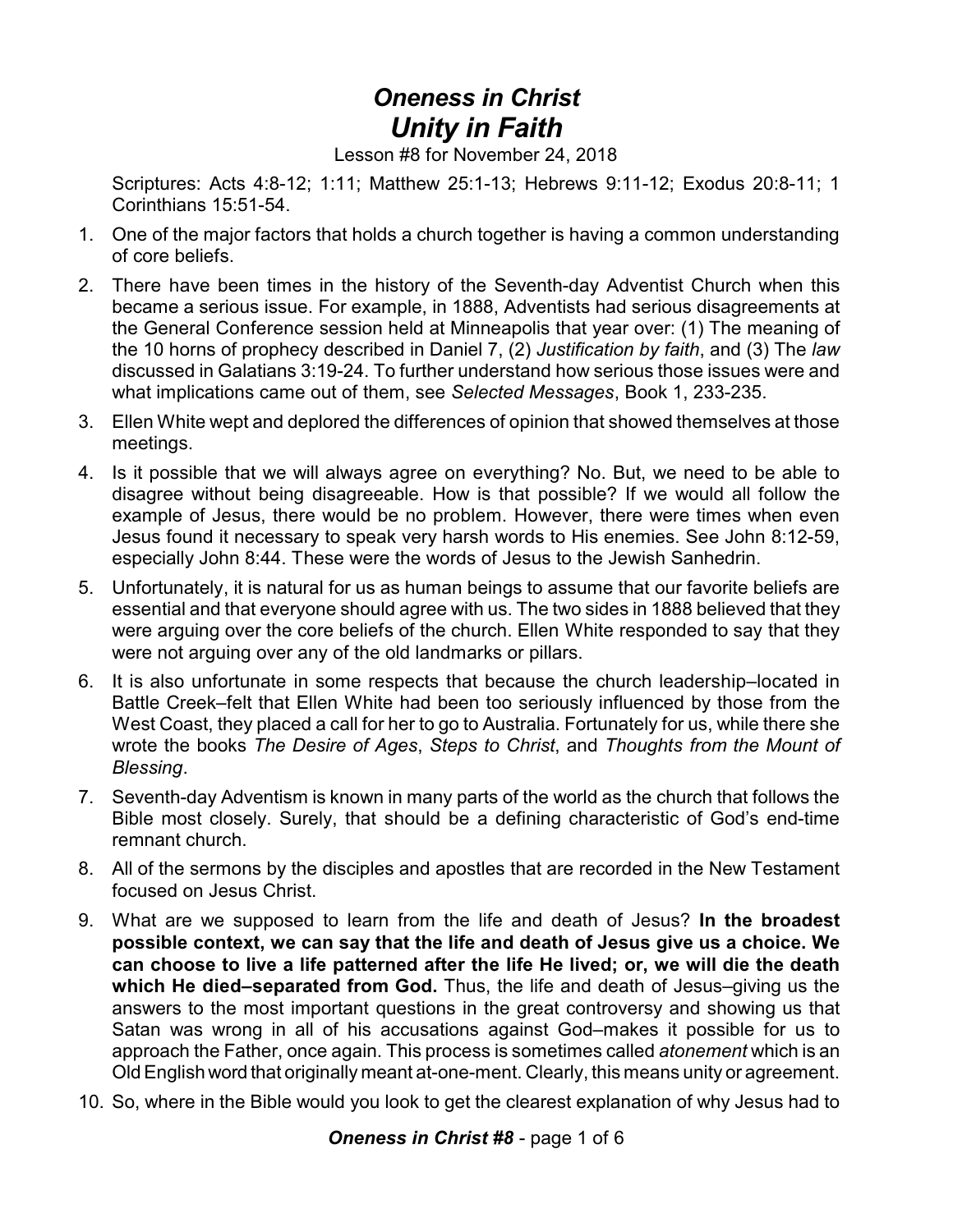die? Romans 3:24-26 is the only place in Scripture where one of the Bible writers intentionally tried to explain why Jesus had to die.

- **Romans 3:24-26:** <sup>24</sup>But by the free gift of God's grace all are put right with him through Christ Jesus, who sets them free.  $25-26$  God offered him, so that by his blood he should become the means by which people's sins are forgiven through their faith in him. **God did this in order to demonstrate that he is righteous. In the past he was patient and overlooked people's sins; but in the present time he deals with their sins, in order to demonstrate his righteousness. In this way God shows that he himself is righteous and that he puts right everyone who believes in Jesus.**—American Bible Society. (1992). *The Holy Bible: The Good News Translation*\* (2nd ed., Romans 3:24-26). New York: American Bible Society. [Bold type is added.]
- 11. It is fascinating to notice that Paul said three times that the purpose of the death of Jesus was to demonstrate the righteousness of God before he finally mentioned that God can put right those of us who believe in Jesus. Who has accused God? What does that imply? Could it be that there is something more to the plan of salvation than *our* salvation? Many people think the plan of salvation is all about how *they* can be saved.
- 12. Read 1 John 2:2; 4:9-10; and 1 Peter 2:21-24. These texts and many others in the Bible focus on what Christ has done for us. But, we must recognize that the purpose of Christ's coming and dying was not just so that we can be forgiven again and again and again of the same sins. Also, very important things needed to be said about God and His government.
- 13. Through the writings of Ellen White, Seventh-day Adventists have become acquainted with the great controversy theme behind all of Scripture. See the handout: "The Great Controversy Described in Scripture" posted on [www.Theox.org](http://www.Theox.org) in several places including in the General Topics section of the Teacher's Guides.
- 14. It is God's plan for us to become like His Son. Furthermore, the truth about God and His government is more important than our salvation! If God were like Satan claims He is–arbitrary, exacting, vengeful, unforgiving, and severe–would you even want to live with Him forever? Christ's death was primarily to demonstrate the righteousness of God and, in contrast, the evil of Satan. This is not to say that the life and death of Jesus does not provide us with forgiveness of sin. It certainly does. But, the total picture is much larger.
- 15. Some scholars have pointed out that the return of Jesus Christ is the major theme of the New Testament. For example, see Acts 1:11; Matthew 24:26-27; Revelation 1:7; 1 Thessalonians 4:13-18; and Revelation 19:11-16. These verses are just a taste of what is included in the New Testament about the second coming of Jesus Christ. Would there have been any reason for Jesus Christ to come the first time if He did not plan to come back?
- 16. However, the Bible does not give us information which allows us to pinpoint the date when that event will happen. In Matthew 24:36, Jesus Himself stated that we not only *do not know* when it will happen but also He assures us that we *will not know* until it happens.
- 17. Unfortunately, several major portions of Scripture focus on delay. Think of the Exodus from Egypt. The children of Israel could have been in the promised land within a few weeks. But, they ended up wandering in the desert for 40 years because of a lack of faith in God's ability to care for them. But, it has been 174 years since the Great Disappointment in 1844!
- 18. The parable of the ten virgins recorded in Matthew 25:1-13 is a very sobering message for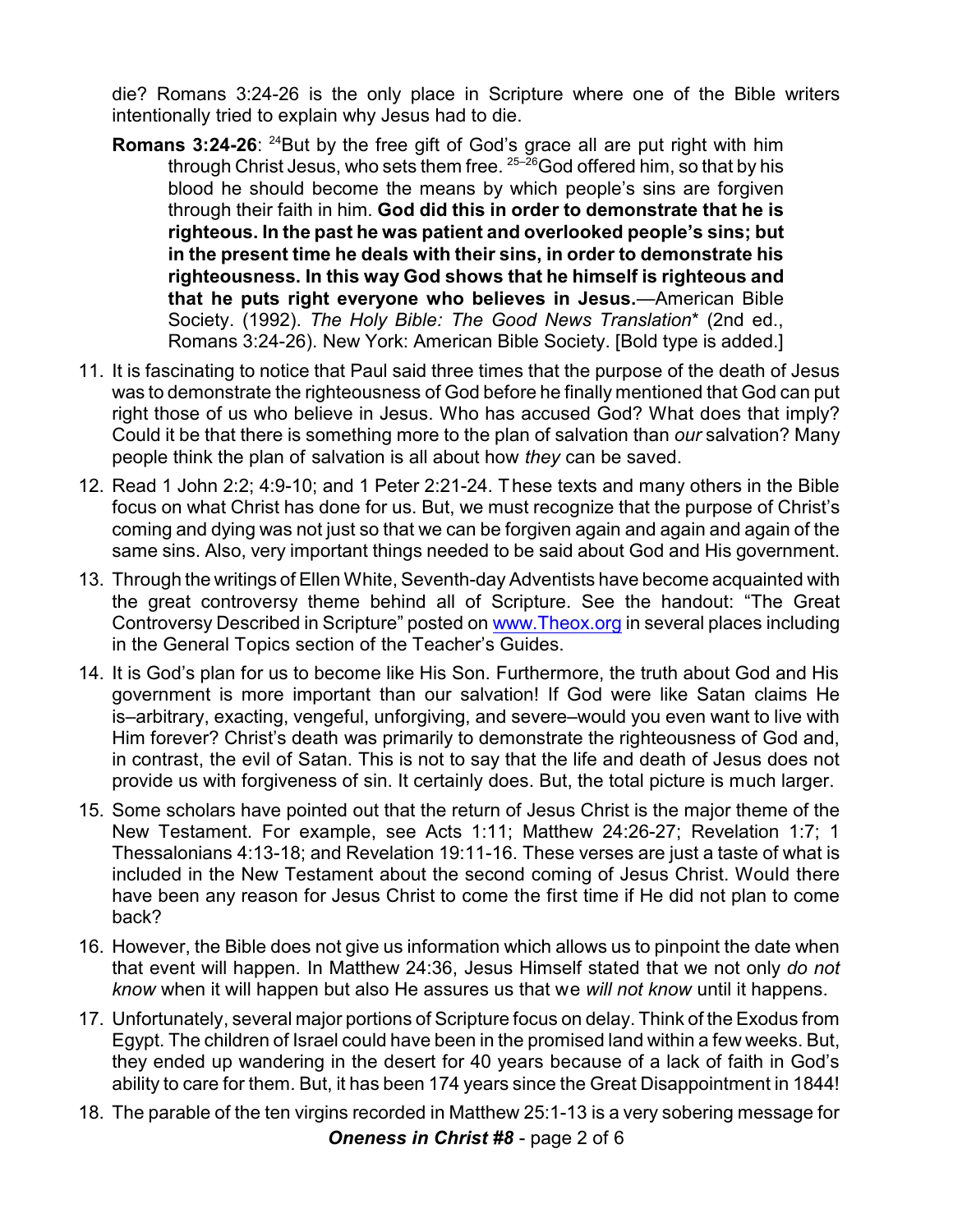us at the end of this earth's history. Do we have the kind of relationship with God that will support us through the final events of the great controversy? Have we filled our minds sufficiently with a knowledge of the Scriptures and a living relationship with the Holy Spirit so that we cannot be moved?

- 19. Our very name, Seventh-day Adventist, clearly points out that we believe in the second coming of Jesus Christ. An *adventist* is one who believes in the second advent of Jesus.
- 20. Seventh-day Adventists have insisted that the Old Testament is an essential part of our understanding about God. We believe that the sacred annual cycle kept by the Jews was intended to be a pattern for the history of our world. Jesus is referred to repeatedly in the Bible, especially in the book of Hebrews, as *our High Priest*. He ministers for us in the heavenly sanctuary, first of all in the first compartment of that sanctuary known as the holy place, and then, after 1844, in the second compartment or most holy place. Let us not make the mistake of thinking that we are talking about geography. God the Father is omnipresent. There is no place that Jesus could have been where the Father would not be present. The two compartments in the heavenly sanctuary represent two different tasks, just as the two different compartments in the Hebrew sanctuaries on this earth were intended to teach us about different phases of Jesus's work.
- 21. Read Hebrews 8:6-7; 9:11-12,21-28; and 1 John 1:9-2:2. These verses, which could be supplemented by many others, point out that Jesus is our High Priest who pleads on our behalf. He is not pleading *to* the Father to convince Him to forgive us and accept us; that would be pure paganism. (See John 16:25-27.) Instead, He is answering the charges of Satan brought against us before the court of the universe where millions of angels are in attendance. (See Daniel 7:9-13 and Zechariah 3:1-5.)
- 22. Seventh-day Adventists are unique in our belief that on October 22, 1844, a new phase of the work of Christ began in heaven. As pictured in Daniel 7, Jesus approached the Father to begin the work of the pre-advent judgment. To understand more about what happened on the Day of Atonement, read Leviticus 16.
- 23. Another crucial and very important doctrine for Seventh-day Adventists is our understanding of the seventh-day Sabbath. We believe that it was God's gift to us, given right in the Garden of Eden at creation when He rested, blessed that day, and sanctified it.
- 24. The Sabbath is an opportunity for us to meet with God and celebrate our relationship. A Jewish rabbi by the name of Abraham Joshua Heschel is famous for calling the Sabbath "a palace in time."
- 25. The children of Israel were reminded of the seventh-day Sabbath, and it is urged upon us in the Ten Commandments recorded in Exodus 20:8-11. A somewhat different explanation is given for observing the Sabbath in Deuteronomy 5:12-15:
	- **Exodus 20:8-11**: <sup>8</sup> "Observe the Sabbath and keep it holy. <sup>9</sup> You have six days in which to do your work,  $^{\text{10}}$ but the seventh day is a day of rest dedicated to me. On that day no one is to work—neither you, your children, your slaves, your animals, nor the foreigners who live in your country. <sup>11</sup>In six days I, the LORD, made the earth, the sky, the sea, and everything in them, but on the seventh day I rested. That is why I, the LORD, blessed the Sabbath and made it holy."—*Good News Bible*.\*

**Deuteronomy 5:12-15**: <sup>12</sup> " 'Observe the Sabbath and keep it holy, as I, the LORD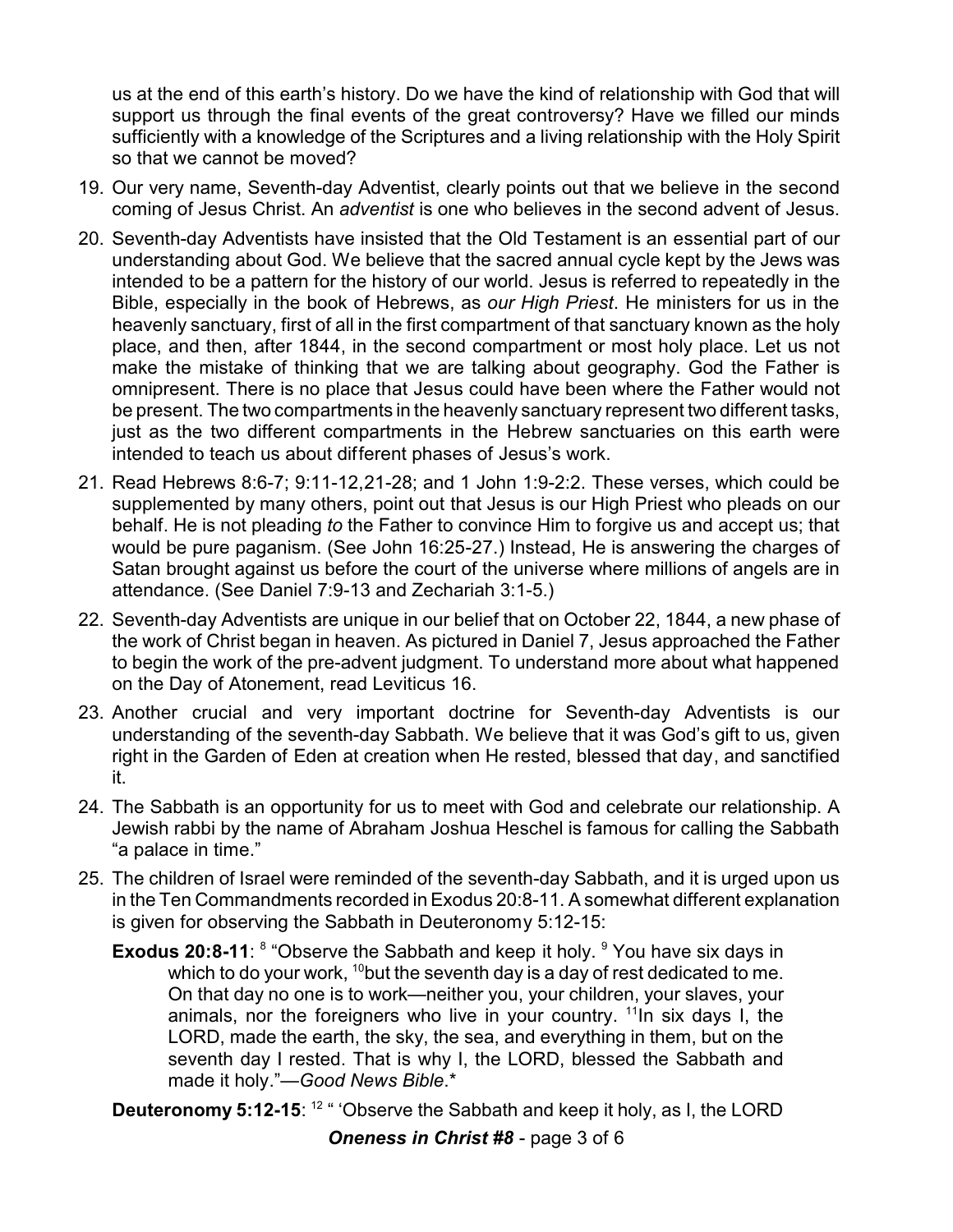your God, have commanded you. <sup>13</sup>You have six days in which to do your work, <sup>14</sup>but the seventh day is a day of rest dedicated to me. On that day no one is to work—neither you, your children, your slaves, your animals, nor the foreigners who live in your country. Your slaves must rest just as you do.  $15$ Remember that you were slaves in Egypt, and that I, the LORD your God, rescued you by my great power and strength. That is why I command you to observe the Sabbath.' "—*Good News Bible*.\*

- 26. Ezekiel 20:12,20 remind us that the Sabbath is supposed to be a sign or contract between us and God.
	- **Ezekiel 20:12,20**: <sup>12</sup>"I made the keeping of the Sabbath a sign of the agreement between us, to remind them that I, the LORD, make them holy...."

<sup>20</sup>"Make the Sabbath a holy day, so that it will be a sign of the covenant we made, and will remind you that I am the LORD your God."—*Good News Bible*.\*

- 27. Luke 4:16 makes it very clear that Jesus regularly observed the seventh-day Sabbath. Some of our detractors will point out that He did that because He was a Jew. But, if you read Acts 13:14,42,44; **16:13**; 17:2; and 18:4, it will be apparent that even when traveling far from Palestine, Paul and others many years after the resurrection carefully observed the seventh-day Sabbath.
- 28. Jesus repeatedly performed miracles of healing on the Sabbath to try to point out what kinds of things were appropriate to do on that day.
- 29. Hebrews 4:9 and Matthew 11:28-30 make it clear that God is still calling us to come to Him and enjoy a time of rest. Do you find the Sabbath to be a wonderful time of rest and respite from your daily activities of the week?
- 30. Another almost unique belief of Seventh-day Adventists is the doctrine spelled out very clearly in Genesis 2:7.

**Genesis 2:7:** Then the LORD God took some soil from the ground and formed a man out of it; he breathed life-giving breath into his nostrils and the man began to live.—*Good News Bible*.\*

- 31. We were not given immortality; we do not pass on to another world somewhere at the point of death. Only God has immortality. (1 Timothy: 6:16) Those who are dead have no consciousness. (See Ecclesiastes 9:5-6,10; Psalm 146:4; 115:17; and John 11:11-15.)
- 32. However, Jesus did promise us immortality if we stay connected to Him. Read 1 Corinthians 15:51-54; compare 1 Thessalonians 4:13-18.
	- **1 Corinthians 15:51-54:** 51–52 Listen to this secret truth: we shall not all die, but when the last trumpet sounds, we shall all be changed in an instant, as quickly as the blinking of an eye. For when the trumpet sounds, the dead will be raised, never to die again, and we shall all be changed. <sup>53</sup>For what is mortal must be changed into what is immortal; what will die must be changed into what cannot die. <sup>54</sup>So when this takes place, and the mortal has been changed into the immortal, then the scripture will come true: "Death is destroyed; victory is complete!"—*Good News Bible*.\*
- 33. These passages should make it very clear that at the time of the resurrection which will occur at the second coming of Jesus, those who are on God's side and are still alive on

*Oneness in Christ #8* - page 4 of 6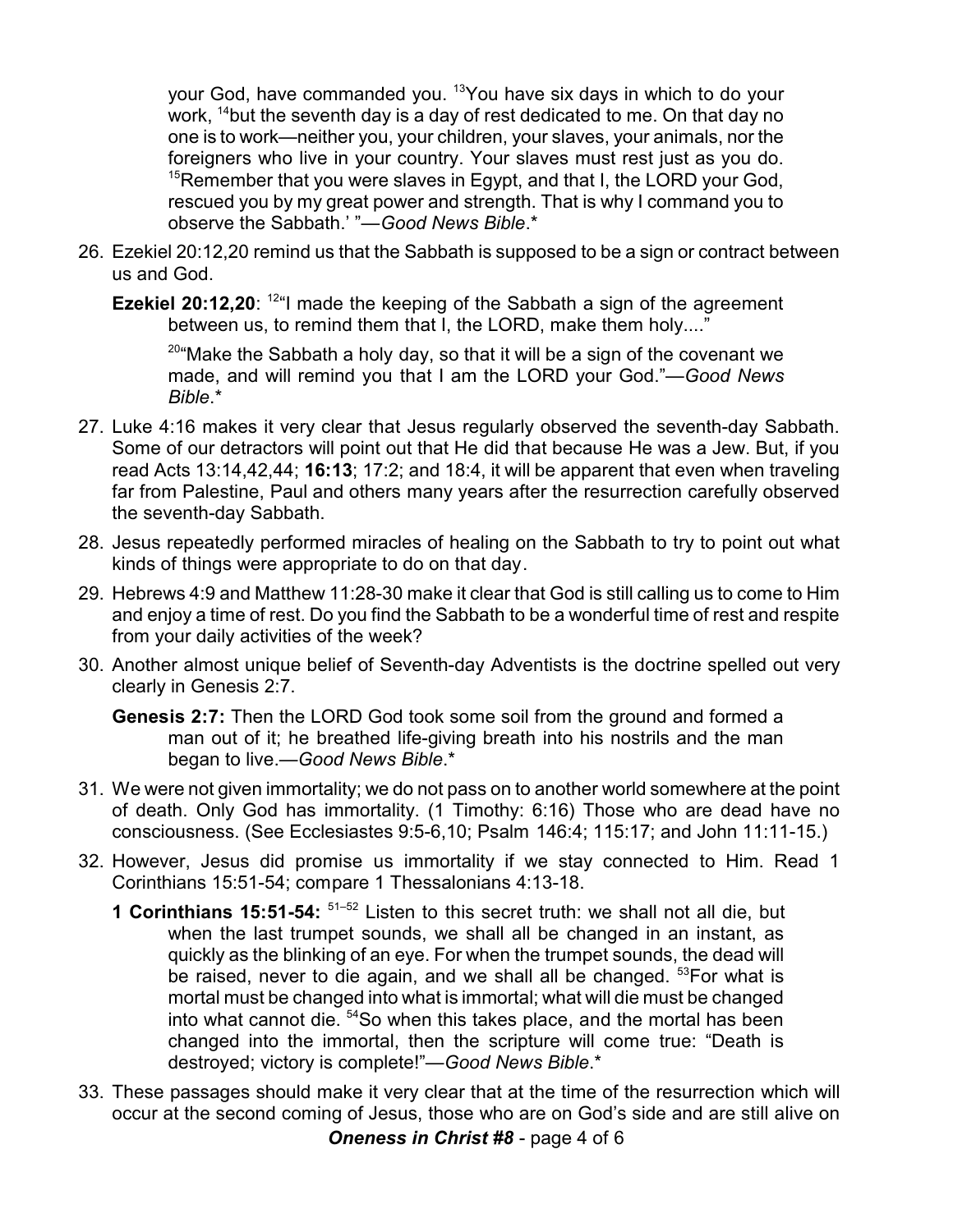this earth will be miraculously changed, and those who have died in harmony with God's plan for their lives will be resurrected from their graves to ascend to live with God forever.

34. Hopefully, every Seventh-day Adventist recognizes that Jesus is our Example and the One who is able to save us. He is our only source of righteousness. We can never be saved because of our own works. Christ's righteousness which is made available to us through the work of the Holy Spirit is our only hope.

> Christ was treated as we deserve, that we might be treated as He deserves. He was condemned for our sins, in which He had no share, that we might be justified by His righteousness, in which we had no share. He suffered the death which was ours, that we might receive the life which was His.—Ellen G. White, *The Desire of Ages*\* 25.2.

- 35. We have touched just briefly on some of our major doctrines and fundamental beliefs. There are many more. But, this package sets us apart from all other religions and denominations. Our understanding of the great controversy over God's character and form of government gives us a unique perspective on every other teaching in the Bible.
- 36. **How has your understanding of the core teachings of the Seventh-day Adventist Church impacted your life? How do these teachings impact us when we meet in class or discuss truth with those who have opinions different from ours?**
- 37. Are we clear in our understanding of the great controversy and its implications for all that we believe? Do we understand what is required for us to be sealed permanently as God's faithful people?

**Just as soon as the people of God are sealed in their foreheads–it is not any seal or mark that can be seen, but a settling into the truth, both intellectually and spiritually, so they cannot be moved–just as soon as God's people are sealed and prepared for the shaking, it will come.** Indeed, it has begun already; the judgments of God are now upon the land, to give us warning, that we may know what is coming (MS [*Manuscript*] 173, 1902).—Ellen G. White, Ellen G. White Comments–Ezekiel, *SDA Bible Commentary*, vol. 4, 1161.6. [Bold type and content in brackets are added.]

- 38. The church has a very distinct reason for its existence. Our efforts should be focused on reaching out to those around us who have not heard the truth. We must not be just a friendly club.
- 39. How much of our time is spent in reaching out to others with the gospel?
- 40. Do we recognize that God's way is the only way in which we can live together in harmony even here but especially for eternity? Selfishness, which is Satan's way, will ultimately selfdestruct. Do we want to be a part of that? We seem to have trouble living with a single partner for any length of time here on this earth. But, when we get to heaven, we will be living with people from all generations and all cultures for eternity. Is marriage supposed to be a warmup for heaven?
- 41. While we believe in unity, we do not believe in uniformity. It is not necessary for everyone of us to agree on every single detail. Having differences of opinion and differences in our understanding of Scripture is a powerful reason for sharing ideas and helping our faith grow.
- 42. Many of us have seen television programs and even photographs of events in major